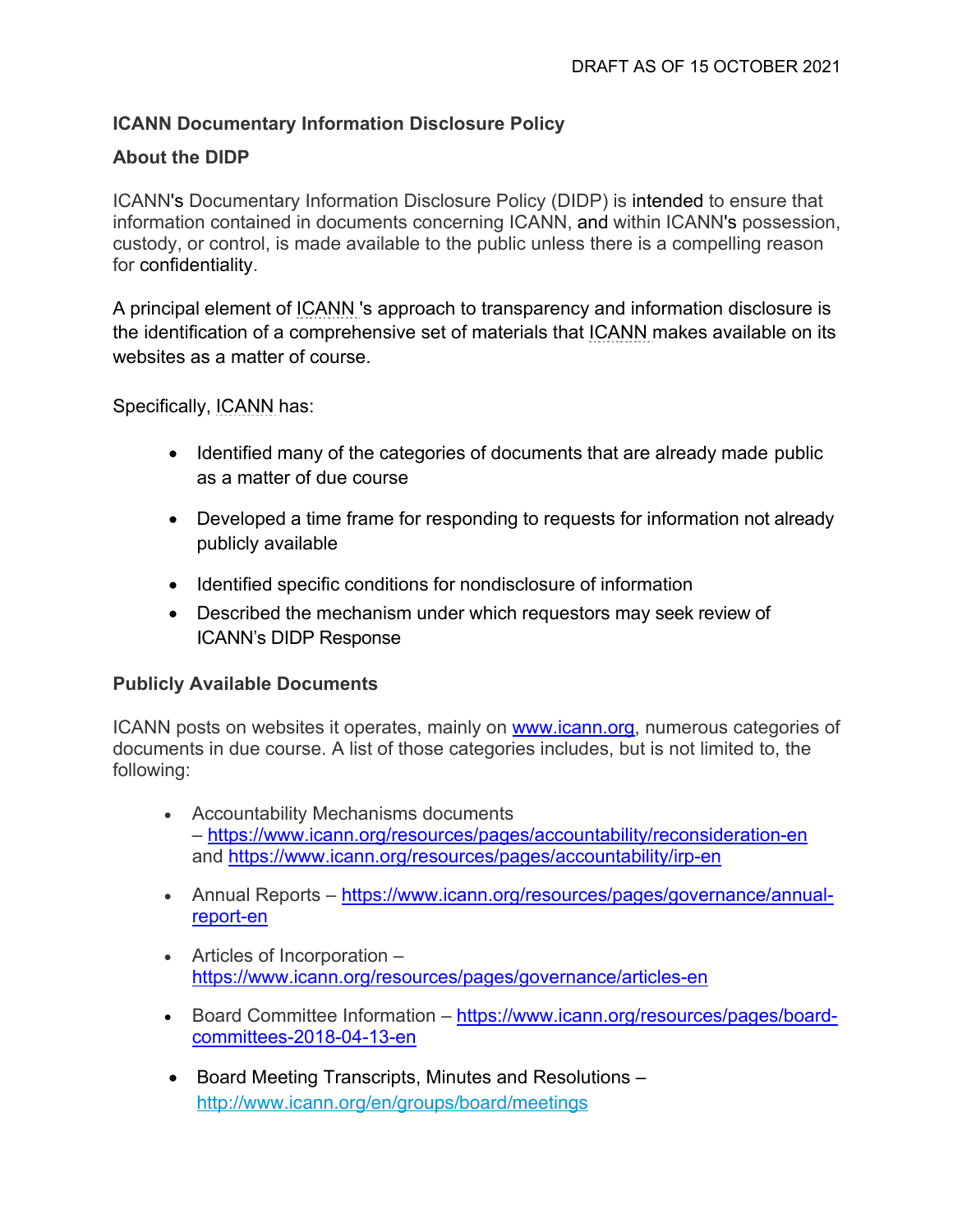- Budget https://www.icann.org/en/about/financials
- Bylaws (current) https://www.icann.org/en/about/governance/bylaws
- Bylaws (archives) – https://www.icann.org/en/about/governance/bylaws/archive
- Contractual Compliance related materials https://www.icann.org/resources/pages/compliance-2012-02-25-en
- Correspondence https://www.icann.org/resources/pages/correspondence
- DIDP Requests and Responses – https://www.icann.org/resources/pages/governance/transparency-en
- Financial Information (current and historical) – http://www.icann.org/en/about/financials
- Litigation documents – https://www.icann.org/resources/pages/governance/litigation-en
- Major agreements and Related Reports – https://www.icann.org/resources/pages/agreements-en
- Monthly Registry Reports https://www.icann.org/resources/pages/registryreports
- Operating Plan https://www.icann.org/en/about/planning
- Policy documents https://www.icann.org/policy
- Speeches, Presentations and Publications – https://www.icann.org/presentations; https://www.icann.org/resources/pages/government-engagement-publications-2020-03-02-en; https://www.icann.org/resources/pages/octo-publications-2019-05-24-en
- Strategic Plan https://www.icann.org/en/about/planning
- Material information relating to the Address Supporting Organization (ASO) – https://aso.icann.org including, but not limited to, ASO policy documents, Regional Internet Registry (RIR) policy documents, guidelines and procedures, meeting agendas and minutes, presentations, routing statistics, and information regarding the RIRs
- Material information relating to the Empowered Community https://www.icann.org/ec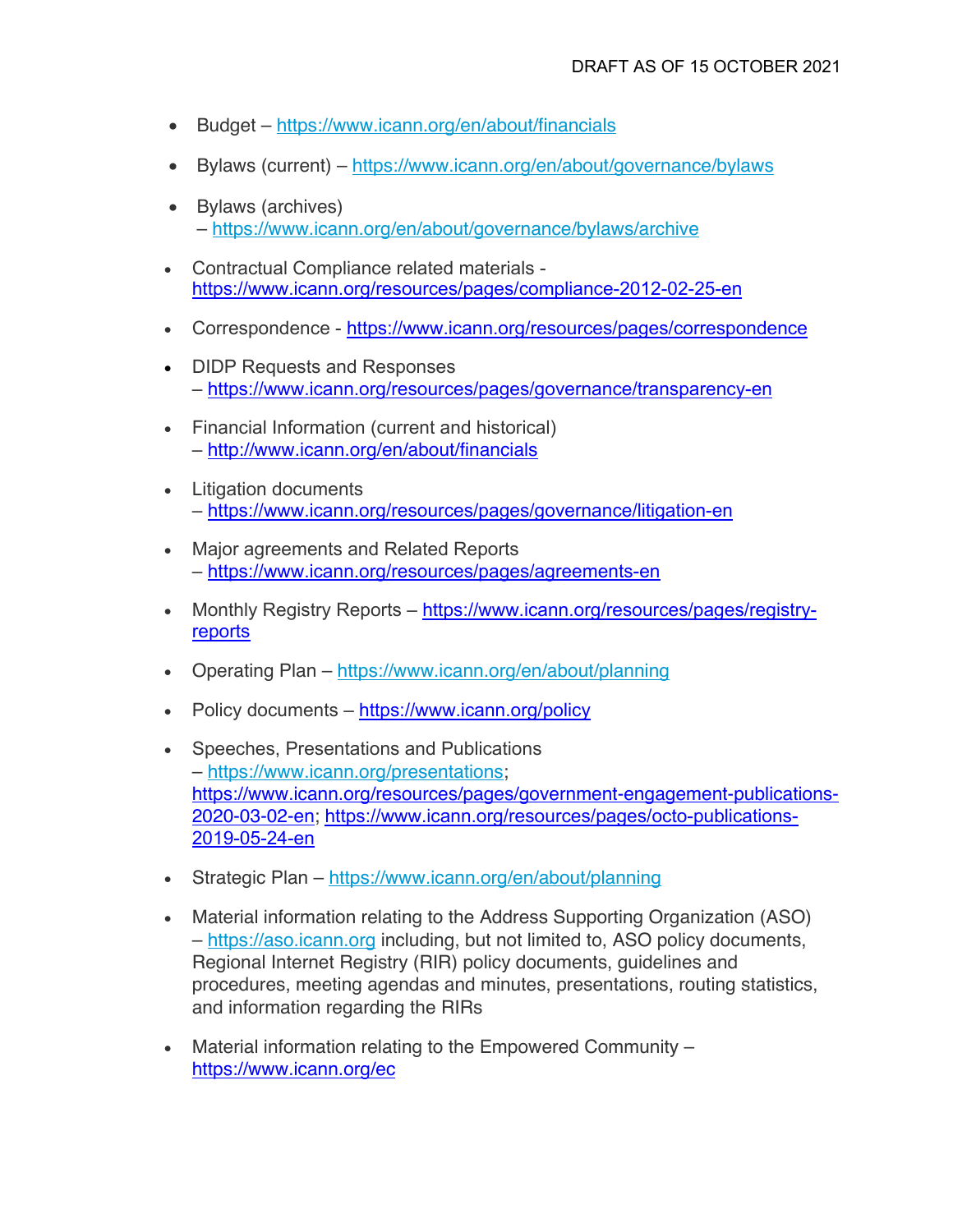- Material information relating to the Generic Supporting Organization (GNSO) – https://gnso.icann.org – including, but not limited to, correspondence and presentations, council resolutions, requests for comments, draft documents, policies, reference documents (*see* https://gnso.icann.org/referencedocuments.htm), and council administration documents (*see* https://gnso.icann.org/council/docs.shtml).
- Material information relating to the country code Names Supporting Organization (ccNSO) – https://ccnso.icann.org – including, but not limited to, meeting agendas, minutes, reports, and presentations
- Material information relating to the At Large Advisory Committee (ALAC) – https://atlarge.icann.org – including, but not limited to, correspondence, statements, and meeting minutes
- Material information relating to the Governmental Advisory Committee (GAC) – https://gac.icann.org/web/index.shtml – including, but not limited to, operating principles, gTLD principles, ccTLD principles, principles regarding gTLD Whois issues, communiqués, and meeting transcripts, and agendas
- Material information relating to the Root Server Advisory Committee (RSSAC) – https://www.icann.org/en/groups/rssac – including, but not limited to, meeting minutes and information surrounding ongoing projects
- Material information relating to the Security and Stability Advisory Committee (SSAC) – https://www.icann.org/en/groups/ssac – including, but not limited to, its charter, various presentations, work plans, reports, and advisories

## **Submitting a DIDP Request**

Any member of the public may submit a DIDP request to ICANN org. To submit a DIDP request, please send an email to  $\text{dip}(\mathcal{Q})$  cannoning describing the documentary information you are seeking. Please provide as much detail as possible to identify the party submitting the request and the documents requested. If you have a question or need assistance with submitting a DIDP request, please contact the DIDP team at didp@icann.org.

## **Responding to DIDP Requests**

All DIDP requests will be responded to in accordance with the DIDP Response Process.

ICANN org will provide a written response to all DIDP requests, as soon as practicable within 30 calendar days of receipt of the request, unless it is not feasible to do so. If that time frame cannot be met, ICANN org will inform the requestor in writing as to when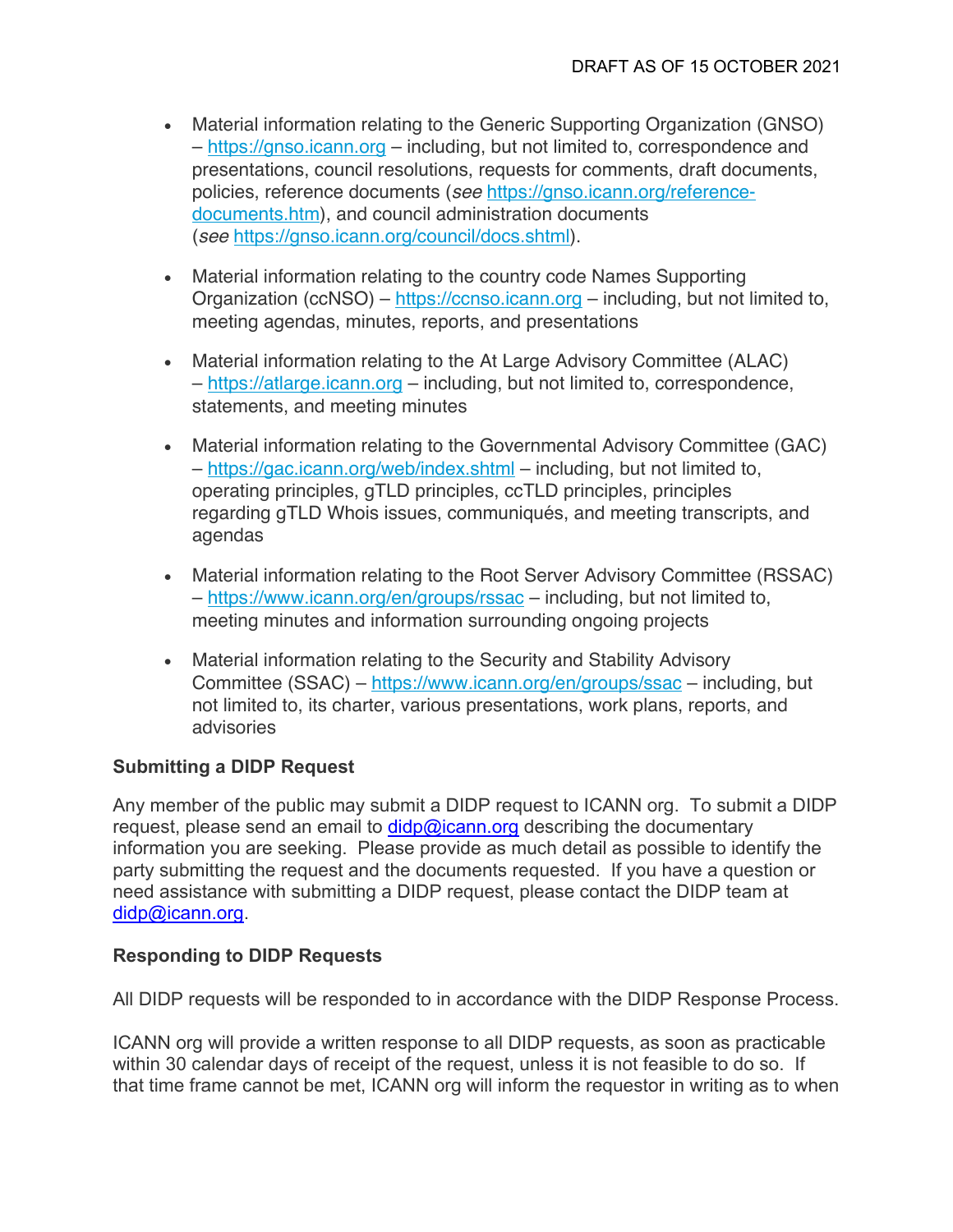a response will be provided, which shall not be longer than an additional 30 calendar days and explain the reasons necessary for the extension of time to respond.

### **DIDP Defined Conditions for Nondisclosure**

ICANN org has identified the following set of conditions for the nondisclosure of information:

- Information provided by or to a government or international organization, or any form of recitation of such information, in the expectation that the information will be kept confidential and/or would or likely would materially prejudice ICANN's relationship with that party.
- Internal information that, if disclosed, would or would be likely to compromise the integrity of ICANN's deliberative and decision-making process by inhibiting the candid exchange of ideas and communications, including internal documents, memoranda, and other similar communications to or from ICANN Board members, ICANN Board members' advisors, ICANN staff, ICANN consultants, ICANN contractors, and ICANN agents.
- Information exchanged, prepared for, or derived from the deliberative and decision-making process between ICANN, its constituents, and/or other entities with which ICANN cooperates that, if disclosed, would or would be likely to compromise the integrity of the deliberative and decision-making process between and among ICANN, its constituents, and/or other entities with which ICANN cooperates by inhibiting the candid exchange of ideas and communications.
- Personnel, medical, contractual, remuneration, and similar records relating to an individual's personal information, when the disclosure of such information would or likely would constitute an invasion of personal privacy, as well as proceedings of internal appeal mechanisms and investigations.
- Information provided to ICANN by a party that, if disclosed, would or would be likely to materially prejudice the commercial interests, financial interests, and/or competitive position of such party or was provided to ICANN pursuant to a nondisclosure agreement or nondisclosure provision within an agreement.
- Information that, if disclosed, would or would be likely to endanger the life, health, or safety of any individual or materially prejudice the administration of justice.
- Information subject to the attorney–client, attorney work product privilege, or any other applicable privilege, or disclosure of which might prejudice any internal, governmental, or legal investigation.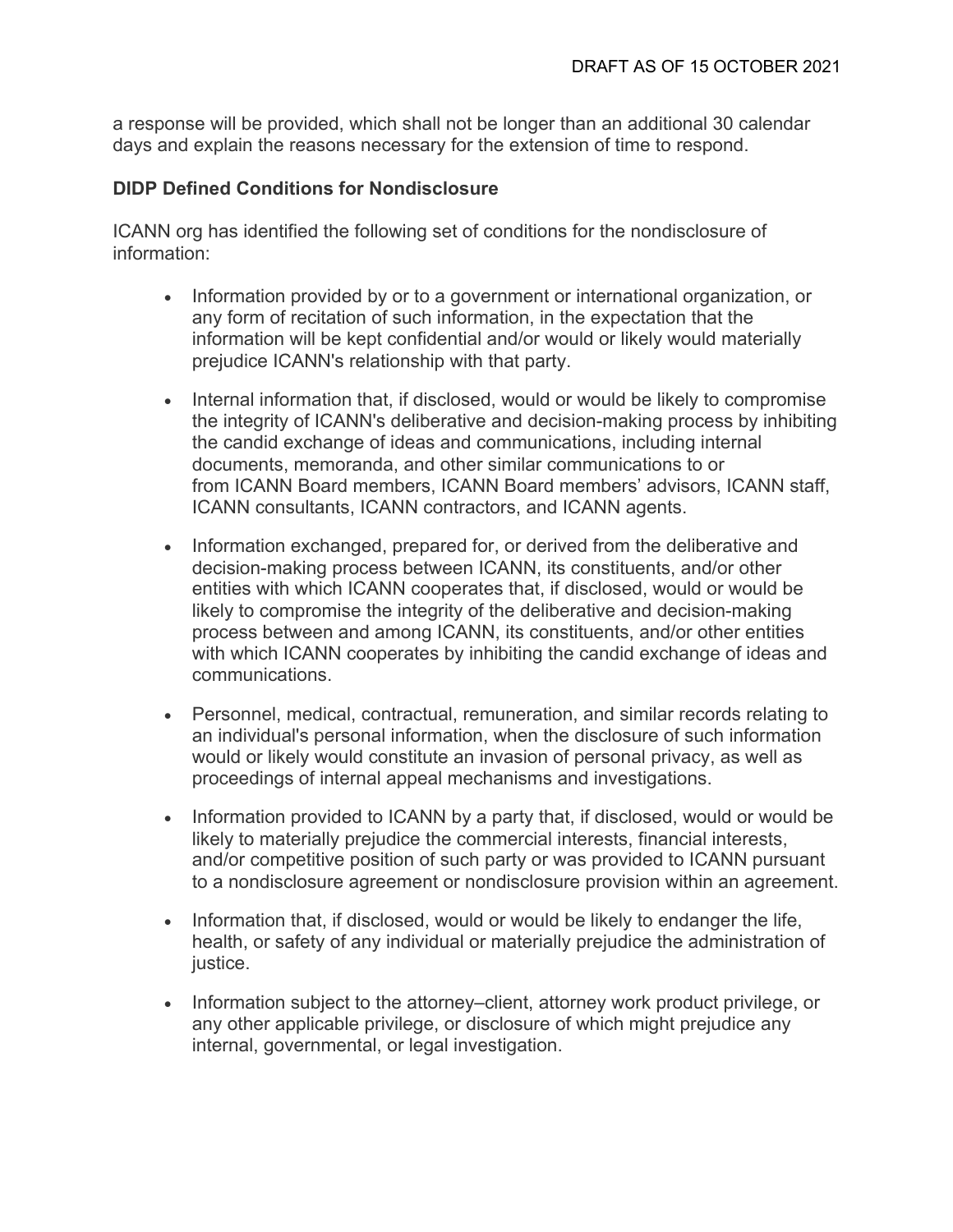- Drafts of all correspondence, reports, documents, agreements, contracts, emails, or any other forms of communication that, if disclosed, could be harmful to an ongoing deliberative or decision-making process.
- Information that, if disclosed, could be harmful to the security and stability of the Internet, including the operation of the ICANN Managed Root Server or the Root Server System for which ICANN facilitates the coordination, or any changes, modifications, or additions to the root zone.
- Materials, including but not limited to, trade secrets, commercial and financial information, confidential business information, and internal policies and procedures, the disclosure of which could materially harm ICANN's financial or business interests or the commercial interests of its stakeholders who have those interests. Where the disclosure of documentary information depends upon prior approval from a third party, ICANN org will contact the third party to determine whether they would consent to the disclosure in accordance with the DIDP Response Process.
- Information requests: (i) which are not reasonable; (ii) which are excessive or overly burdensome; (iii) complying with which is not feasible; or (iv) are made with an abusive or vexatious purpose or by a vexatious or querulous individual.

Information that falls within any of the conditions set forth above may still be made public if ICANN determines, under the particular circumstances, that the public interest in disclosing the information outweighs the harm that may be caused by such disclosure.

ICANN shall not be required to create or compile summaries of any documented information and shall not be required to respond to requests seeking information that is already publicly available. ICANN may choose to, however, create new documentary information to make public in response to a request under this DIDP as ICANN deems feasible and necessary if there is little to no information available on the ICANN website.

### **Review of DIDP Responses**

To the extent a requestor chooses to seek review of a response to a request pursuant to the DIDP, the requestor may follow the Reconsideration Request process or Independent Review Process, to the extent either is applicable, as set forth in Article 4 of the ICANN Bylaws, which can be found at https://www.icann.org/resources/pages/governance/bylaws-en/#article4.

### **DIDP Requests and Responses**

Requests submitted under the DIDP and ICANN responses are available on the DIDP Requests and Responses webpage. *NOTE: With the exception of personal email addresses, phone numbers and mailing addresses, DIDP Requests are otherwise*